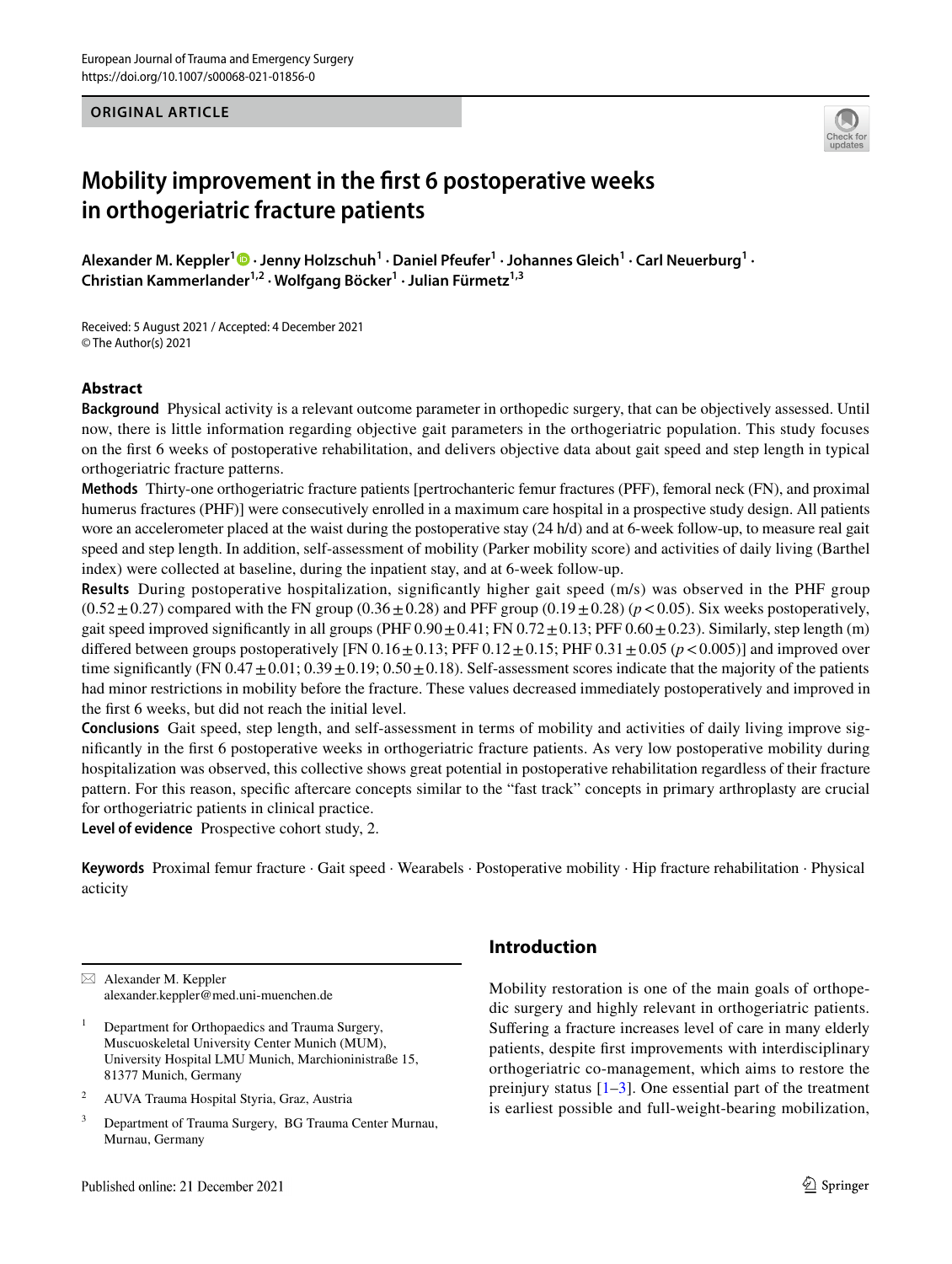which reduces mortality especially in proximal femur fracture patients  $[4-6]$  $[4-6]$ . Despite these efforts, overall mortality after hip fracture is still very high and, therefore, orthogeriatric patients need the best postoperative rehabilitation possible [[7](#page-5-4)].

However, previous data on immediate postoperative mobility in orthogeriatric patients often refer to self- or third-party assessment or short walking tests [\[8](#page-5-5), [9\]](#page-5-6). Continuous monitoring or real-world walking assessment is rare in this patient population, but with modern sensor technologies (wearables), this is easy to implement and provides important information [\[10](#page-5-7), [11](#page-5-8)].

Accelerometry, a component of modern wearable devices, can be used to calculate various activity parameters through specifc algorithms. High-resolution accelerometry (100 Hz) is a simple and robust technique, and can provide parameters like step count or gait speed with the help of suitable algorithms [\[12](#page-5-9)]. Gait speed or also walking speed is a promising parameter that is increasingly used to describe overall health status [\[13–](#page-5-10)[15](#page-5-11)]. Additionally, reduced gait speed and step length are risk factors for future falls. [[16](#page-5-12)] Thus, accelerometry appears to be a valuable tool for assessing mobility in elderly patients continuously [\[10](#page-5-7), [11,](#page-5-8) [17\]](#page-5-13).

The aim of the present study was to objectively assess gait parameters using a waist mounted 3D accelerometer during the postoperative in-hospital stay and at the 6 week followup. In addition, self-assessment of mobility (Parker Mobility Score) and activities of daily living (Barthel Index) were obtained. Second, the collected data were analyzed to detect fracture related diferences. We hypothesized that upper extremity fractures lead to less postoperative immobilization and higher gait speed and step length 6 weeks after trauma.

## **Methods**

#### **Study design and participants**

Prospective cohort study, Level of Evidence 2.

This study was registered and approved by the Local Ethics Committee (File Number: 17 - 419). Approval was given before the enrollment started. The study followed the Declaration of Helsinki.

Patients meeting the inclusion criteria (age  $> 65$  years, proximal femur fracture or proximal humerus fracture) were consecutively enrolled at a Level I Trauma Center with specialized orthogeriatric care between February 2018 and December 2018. Patients were excluded if the following conditions were present at time of enrollment: immobility prior to surgery (bed ridden patients, severe neurological disorders), dementia, delirium, language barrier, and polytrauma and/or external fxation. 83 patients were screened, and fnally, 31 included in the study (Fig. [1\)](#page-1-0). Written consent was obtained from each patient enrolled.

On the frst day after surgery, continuous measurement was started for the duration of the hospital stay (24 h/day). Therefore, a waist worn accelerometer (actibelt®, Trium Analysis Online GmbH, Munich) was used. The actibelt<sup>®</sup> has already been used in several clinical studies and is particularly suitable for older patients [[10–](#page-5-7)[12\]](#page-5-9).

If, for medical or organizational reasons, an earlier discharge was necessary, the belt was removed earlier. Mobility was assessed with the Parker Mobility Score [[18\]](#page-5-14). Daily activity before fracture was measured with the Barthel Index [\[19\]](#page-5-15). Both scores were measured retrospectively on the ffth



<span id="page-1-0"></span>**Fig. 1** The attrition fowchart depicting application of inclusion and exclusion criteria and withdrawal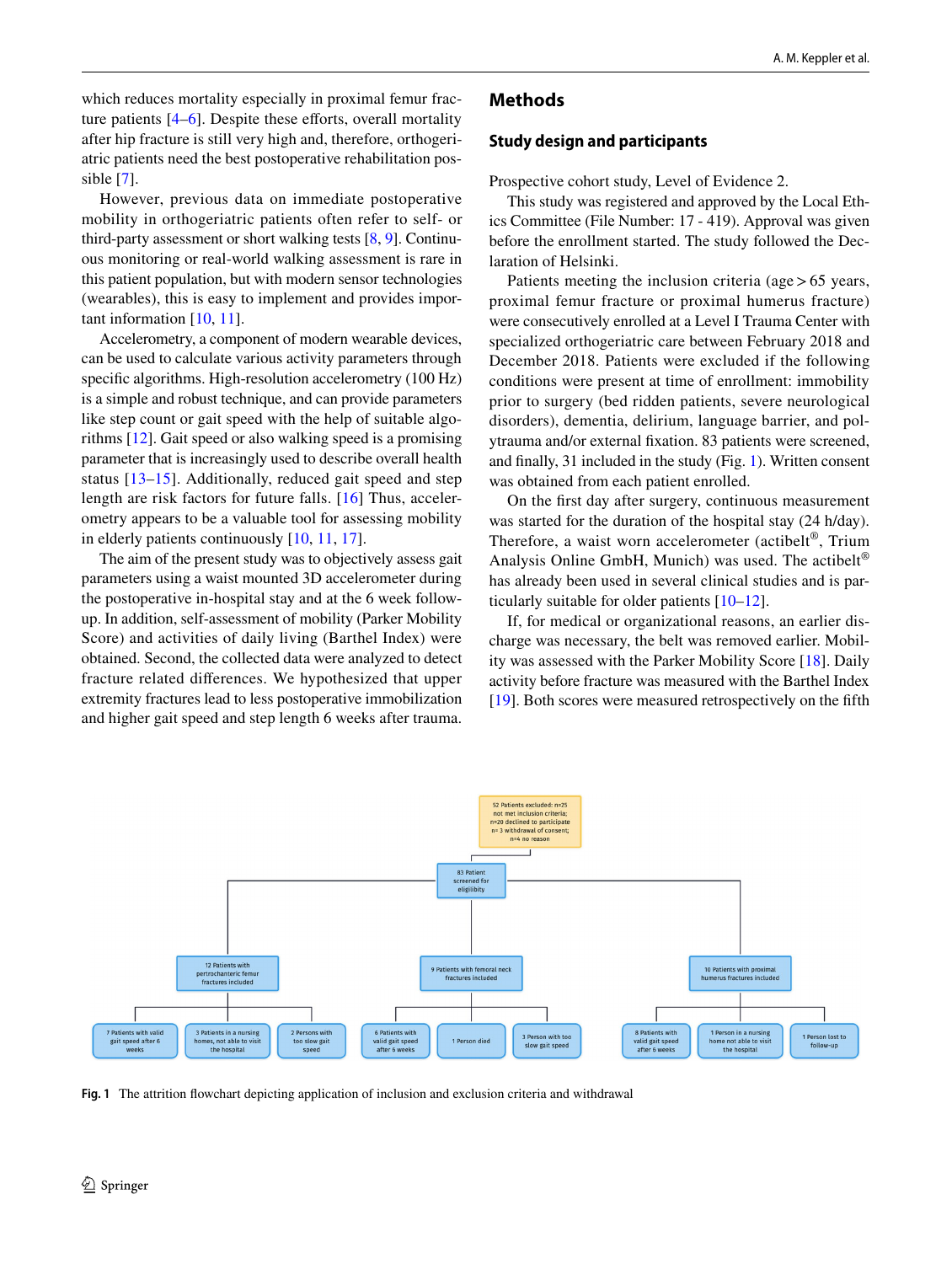postoperative day for the baseline level before the fracture, the inpatient stay, and 6 weeks after surgery.

Cognitive impairment, pre- and postfracture mobility, and activities of daily living were assessed with standardized questionnaires. To evaluate cognitive impairment, the Mini-Mental State Examination (MMSE) was performed. Explicit inquiry was used to verify that these questions were understood and answered correctly. A standardized pain regime following the WHO treatment guidelines was used for all patients.

The same physiotherapy staff trained all included patients from the frst day after surgery onwards in a regular manner without any additional interventions. Immediate full weight bearing was allowed and no other mobility restrictions were given. All patients received standard postoperative care with possible full weight bearing. If required, patients used diferent walking aids, according to their needs. Six weeks after surgery, the patients were invited to the clinic for clinical and radiological follow-up. Gait speed and step length were measured with the same 3D accelerometer (actibelt®, Trium Analysis Online GmbH, Munich) under real-world conditions during walking 50 m on a corridor. The BI was also queried again.

#### **Surgical treatment**

Surgical treatment of pertrochanteric fractures was performed by intramedullary nailing [TFNA (Proximal Femoral Nail System); DePuy Synthes, Umkirch, Germany], femoral neck fractures were treated by arthroplasty (total hip replacement: pinnacle acetabular cup, Biolox femoral head and Corail cemented stem; or bipolar hemiarthroplasty, cemented Corail stem; DePuy Synthes, Umkirch, Germany). Among patients with a humeral fracture, patients received either plate or nail osteosynthesis (Philos, Mulitloc nail; DePuy Synthes, Umkirch, Germany) or a reverse shoulder fracture arthroplasty (Wright Medical-Tornier®, Burscheid, Germany).

#### **Statistical analysis**

Statistical analysis was performed using SPSS Version 24.0 (IBM AG, Ehningen, Germany), Graphs were created with GraphPad Prism 7 (GraphPad Software, La Jolla, USA). Signifcances were calculated using an ANOVA or a Mann–Whitney *U* test. A value of  $p < 0.05$  was considered significant. Results are expressed as  $Mean \pm SD$ .

# **Results**

## **Demographics**

The mean age difered between the diferent fracture patterns, but not to a signifcant level. Comparison of comorbidities based on the Charlson Comorbidity Score showed no signifcant diferences between the three groups (Table [1](#page-2-0)).

All patients in the PHF group were able to walk free without crutches or walkers, and the patients in the pertrochanteric and femoral neck fracture group were allowed to use



<span id="page-2-1"></span>**Fig. 2** Comparison of gait speed postoperative and 6 weeks after surgery (*U* test; \**p*<0.05; \*\**p*<0.01; \*\*\**p*<0.001)

<span id="page-2-0"></span>

| <b>Table 1</b> Patient characteristics |
|----------------------------------------|
| and demographic data of the            |
| study population                       |

| Characteristic                    | Pertrochanteric femur<br>fracture $(n=12)$ | Femoral neck<br>fracture $(n=9)$ | Proximal humerus<br>fracture $(n=10)$ | <i>p</i> Value |
|-----------------------------------|--------------------------------------------|----------------------------------|---------------------------------------|----------------|
| BMI (kg/m <sup>2</sup> )          | $24.2 (\pm 3.5)$                           | $24.0 \ (\pm 3.9)$               | $28.8 \ (\pm 5.1)$                    | 0.025          |
| Age (years)                       | $82.2 (\pm 6.8)$                           | 79.1 $(\pm 7.6)$                 | 75.2 $(\pm 6.9)$                      | 0.038          |
| Body height (cm)                  | $163.8 \ (\pm 5.9)$                        | $166.2 \ (\pm 5.8)$              | $165.1 (\pm 6.5)$                     | 0.653          |
| Female sex, $n(\%)$               | 11 (91)                                    | 9(100)                           | 9(90)                                 |                |
| <b>Charlson Comorbidity Score</b> | $2.6(\pm 2.8)$                             | $1.7 (\pm 2.9)$                  | $3.2 \ (\pm 1.4)$                     | 0.43           |
| Length of hospital stay           | 17 d $(\pm 5.2)$                           | 12 d $(\pm 4.5)$                 | 9.9 d $(\pm 4.6)$                     | 0.01           |
| VAS in rest                       | 2.1 $(\pm 2.2)$                            | $0.8 (\pm 1.3)$                  | $0.4~(\pm 1.1)$                       | 0.06           |
| VAS during mobilization           | 4.3 $(\pm 3.3)$                            | $3.0 (\pm 2.6)$                  | 4.6 $(\pm 2.4)$                       | 0.39           |

ANOVA test

*BMI*: body mass index, *VAS*: visual analogue scale for pain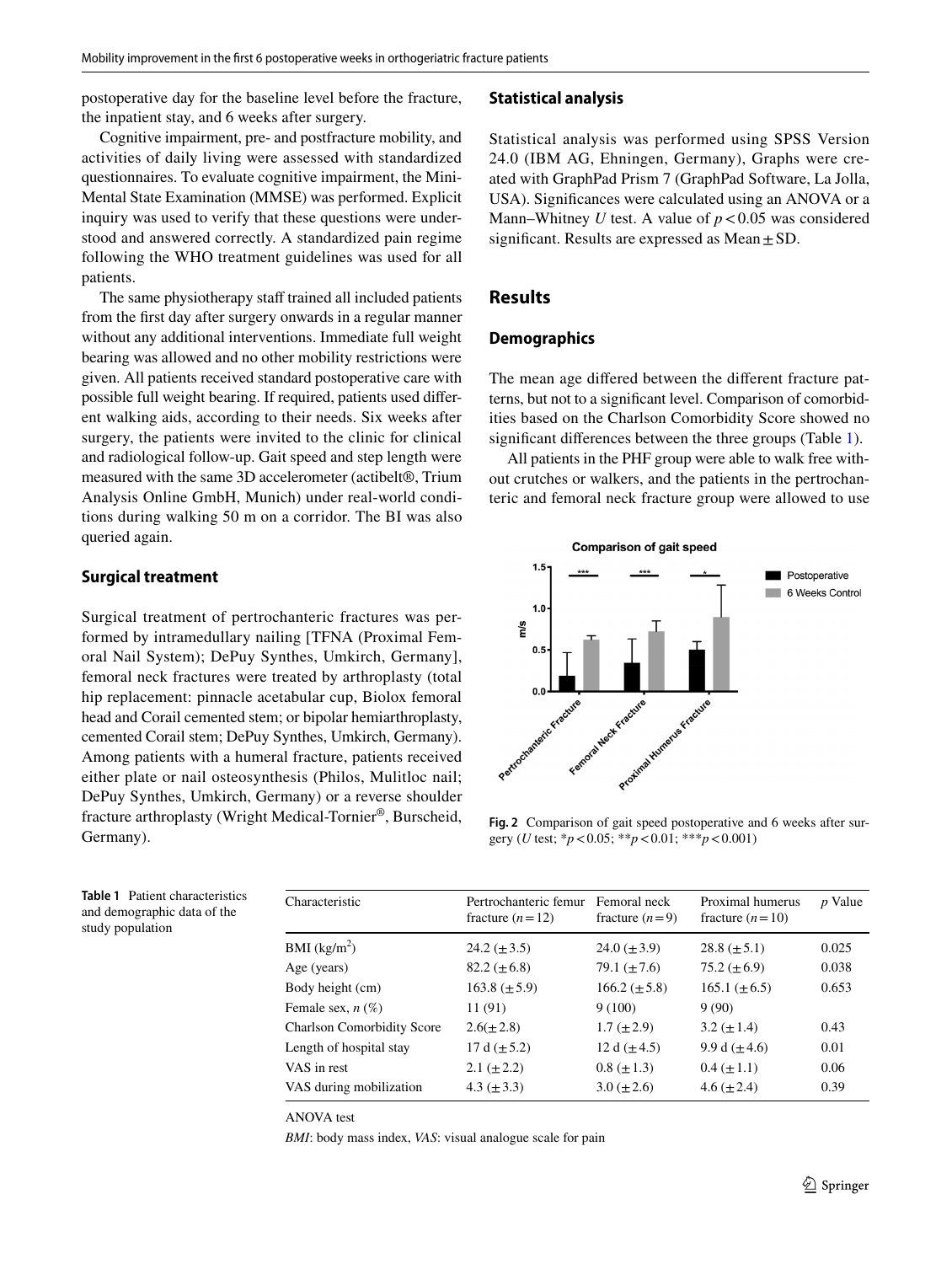crutches or walking frames for the frst postoperative days, but full weight bearing was advised if possible.

## **Gait speed and step length**

The average gait speed of patients (Fig. [2\)](#page-2-1) with a femoral neck fracture during the inpatient stay was  $0.36$  m/s ( $\pm 0.28$ ). In three of nine patients with a femoral neck fracture, no gait speed could be determined, because these patients walked too few steps at a time.

The average gait speed of patients with a pertrochanteric fracture was 0.19 m/s  $(\pm 0.28)$ .

Patients with a proximal humerus fracture achieved gait speed of 0.52 m/s ( $\pm$ 0.27) during the in-hospital stay.

Six weeks after trauma, an improvement in gait speed was observed in all patients. Patients with a femoral neck fracture achieved an average gait speed of 0.72 m/s  $(\pm 0.13)$ . Patients with a pertrochanteric fracture achieved an average gait speed of 0.60 m/s  $(\pm 0.23)$ , while patients with a proximal humerus fracture reached an average of  $0.90 \text{ m/s} \pm 0.23$ ).

The average step length (Fig. [3\)](#page-3-0) in the patients with a femoral fracture was 0.16 m  $(\pm 0.13)$  during the inpatient stay. In three of nine patients, no step length could be determined, because these patients had walked too few steps at a time.

In the group of patients with pertrochanteric fractures, the average step length was 0.28 m  $(\pm 0.15)$ . In 2 of 12 patients, no step length could be determined, because these patients walked too few steps at a time.

In comparison, patients with a proximal humerus fracture achieved twice as much step length during the inpatient stay with an average of 0.31 m  $(\pm 0.05)$ .



<span id="page-3-0"></span>**Fig. 3** Comparison of gait speed postoperative and 6 weeks after surgery (*U* test; \**p*<0.05; \*\**p*<0.01; \*\*\**p*<0.001)



<span id="page-3-1"></span>**Fig. 4** Improvement in geriatric assessment by Barthel Index from inpatient stay to follow-up status after 6 weeks

Mean step length improved signifcantly in all patients after 6 weeks. Femoral neck fracture patients reached 0.47 m  $(\pm 0.01)$ , patients with a pertrochanteric fracture 0.45 m  $(\pm 0.11)$ . The largest step length was found in patients with a proximal humerus fracture with a value of  $0.50$  m ( $\pm$  0.15),

#### **Geriatric assessment**

Preoperative PMS (range 7.56–8.20) and BI (range 96.5–98.8) indicate that the majority of the patients had minor restrictions in mobility and were not dependent on assistance before the fracture with only minor diferences between groups. The diferences in BI and PMS improved in the frst 6 weeks, but did not reach the initial level (Figs. [4](#page-3-1), [5](#page-3-2)).



<span id="page-3-2"></span>**Fig. 5** Improvement in Parker Mobility Score from inpatient stay to follow-up status after 6 weeks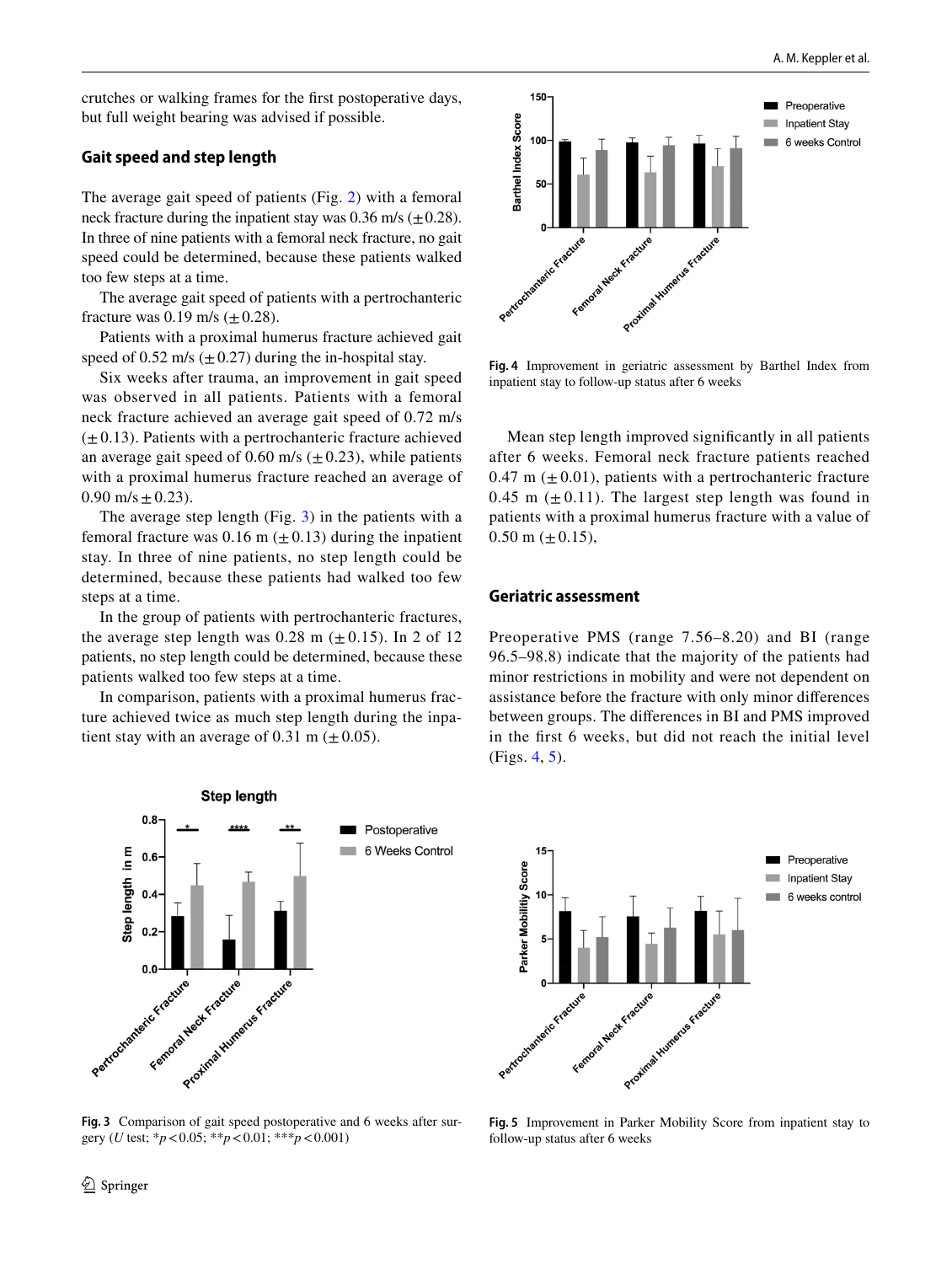#### **Discussion**

This study demonstrates that gait speed and step length improve signifcantly in the frst 6 weeks after surgery in orthogeriatric fracture patients. Self-assessment scores improve similarly, but do not reach prefracture level during this period. Regardless of their fracture pattern, older patients show great potential for recovery during the early postoperative stage. Continuous mobility measurement during the inpatient stay presented very low mobility, impaired gait speed, and step length in all patient groups, despite the possibility and instruction of immediate full weight bearing. This was to be expected for patients with injuries of the lower limbs, but also signifcant limitations in mobility and gait parameters in patients with a proximal humerus fracture were observed.

There is strong evidence that a delay in surgery of more than 24 h in patients with hip fractures adversely afects outcome in several ways [\[20,](#page-5-16) [21\]](#page-5-17). However, there is little information on how postoperative immobilization negatively afects further physical activity and mortality in orthogeriatric patients, as objective mobility data are missing.

Actions to improve postoperative mobility of orthogeriatric patients are urgently needed. Similar to primary arthroplasty, existing fast track concepts for hip fracture patients showed reduction in length of stay without any rise in readmission or reoperation, but were unable to reduce the high mortality rates of orthogeriatric patients [[22](#page-5-18)–[25](#page-5-19)]. The reported monitoring methods of physical activity are very much characterized by questionnairebased collection of patient-reported subjective outcome parameters of (PROs and PROMs) [[26,](#page-5-20) [27\]](#page-5-21).

Recent results in a randomized controlled trial indicate that a structured exercise program with 20 additional sessions of physiotherapy at home leads to signifcant improvement of gait speed in hip fracture patients 4 months postoperatively [[28](#page-5-22)]. There was a high variability of physical activity between days, which indicates that at least 4 consecutive days should be monitored [[29](#page-5-23)]. Therefore, we conclude that objective continuous measurement of mobility during and beyond the inpatient stay in the context of a controlled study is necessary to determine the efect of improved rehabilitation concepts.

The perioperative comprehensive geriatric assessment already shows a reduced risk of mortality and an improvement in physical performance [[30](#page-5-24), [31](#page-5-25)]. The recording of peri- and postoperative physical activity in postdischarge care is an indispensable prerequisite for identifying patients at risk and structuring the efective use of existing rehabilitation facilities in an individualized manner.

There are some limitations that have to be considered in this study. For example, the number of participants was very small, which must be considered when looking at the statistical results.

Furthermore, the study population was predominantly female. Although this corresponds to the reality of orthogeriatric care, the majority of orthogeriatric patients are female, this must be taken into account for parameters such as step length.

This study demonstrates that real world and continuous assessment of gait parameters in orthogeriatric patients is possible. Further continuous measurements after the inpatient stay and a longer follow-up are missing in this study. These limitations and a larger sample size will be addressed in ongoing studies.

# **Conclusion**

Gait speed, step length, and self-assessment in terms of mobility and ADL improve signifcantly in the frst 6 postoperative weeks in orthogeriatric fracture patients. Regardless of their fracture pattern, older patients show great potential for recovery during the early postoperative weeks. For this reason, specifc aftercare concepts similar to the "fast track" concepts in primary arthroplasty are crucial for orthogeriatric patients in clinical practice.

**Acknowledgements** We would thank our collaborators at Trium Analysis Online GmbH Munich, especially Timur Nuritdinow, Gerhard Aigner, and Martin Daumer for actibelt<sup>®</sup> and software provided, and for their teamwork in the course of this work.

**Funding** Open Access funding enabled and organized by Projekt DEAL.

## **Declarations**

**Conflict of interest** AMK, WB, and JF received funding and research support from Novartis AG Basel, Switzerland for a previous study regarding the topic real-world gait speed and mobility. The study submitted was not funded by any company nor was it supported by any thirdparty fund or grant. The other authors declare no confict of interest.

**Open Access** This article is licensed under a Creative Commons Attribution 4.0 International License, which permits use, sharing, adaptation, distribution and reproduction in any medium or format, as long as you give appropriate credit to the original author(s) and the source, provide a link to the Creative Commons licence, and indicate if changes were made. The images or other third party material in this article are included in the article's Creative Commons licence, unless indicated otherwise in a credit line to the material. If material is not included in the article's Creative Commons licence and your intended use is not permitted by statutory regulation or exceeds the permitted use, you will need to obtain permission directly from the copyright holder. To view a copy of this licence, visit<http://creativecommons.org/licenses/by/4.0/>.